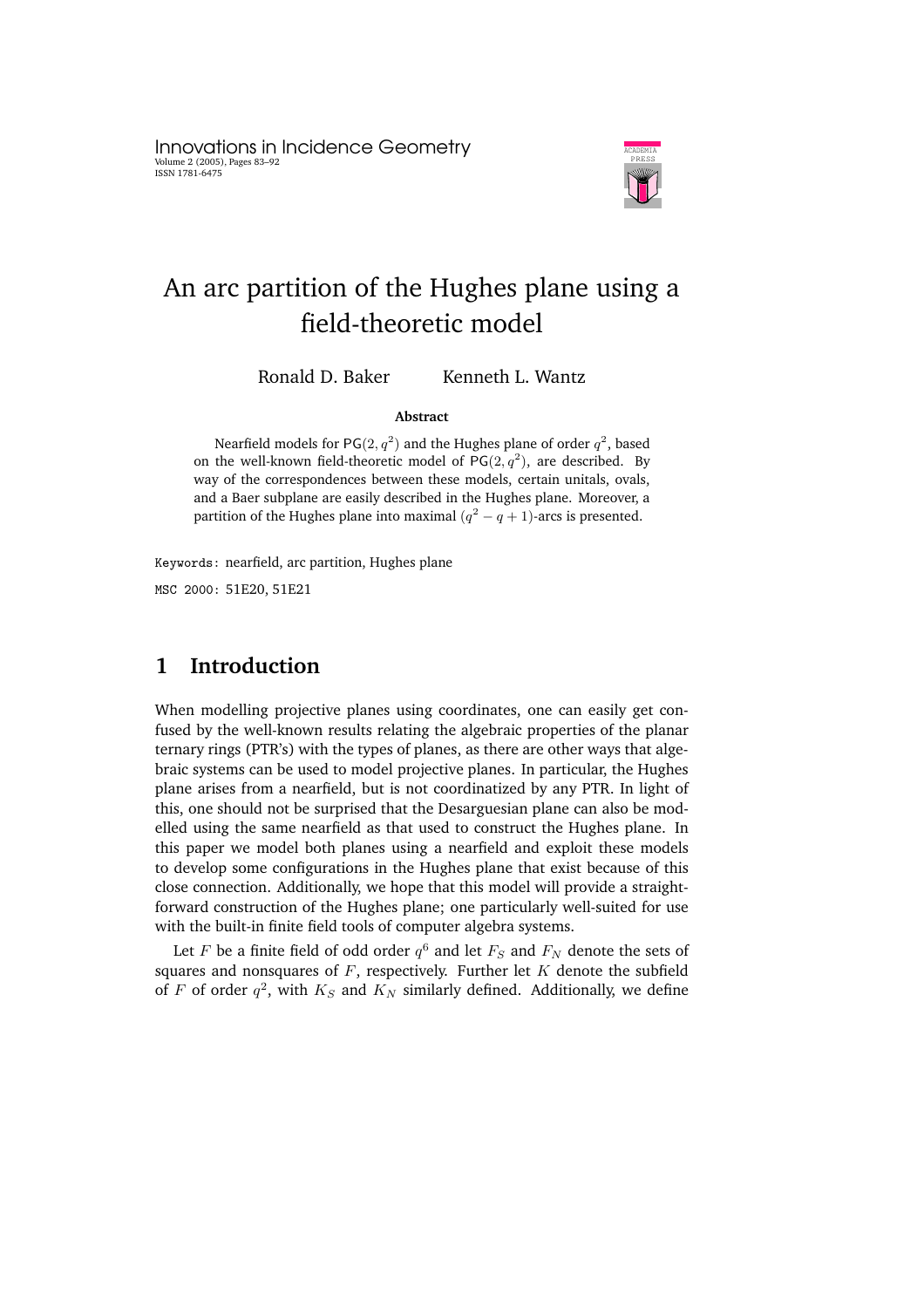$L = GF(q^3)$  and  $G = GF(q)$ , subfields of F and K, respectively. A nearfield N of order  $q^6$  is obtained by taking the elements of F with  $+$  defined as in F and · defined as follows:

$$
a \cdot b = \begin{cases} ab & \text{if } a \in F_S; \\ ab^{q^3} & \text{if } a \in F_N; \\ 0 & \text{if } a = 0. \end{cases}
$$
 (1)

We observe that  $N$  contains a sub-nearfield  $N_0$  of order  $q^2$  whose elements correspond to those of K. Moreover, for  $a, b \in N_0$ ,  $a \cdot b$  equals ab or  $ab^q$  depending on  $a$  being an element of  $K_S$  or  $K_N$ , respectively.

Let Tr denote the trace function from F to K; i.e., for  $x \in F$ ,  $Tr(x) =$  $x^{q^4} + x^{q^2} + x$ . Restricting Tr to elements of L, we see Tr $(x) = x^q + x^{q^2} + x$ , the usual trace from L to G. Now consider polynomials of the form  $x^3 - x^2 - c$  for  $c \in G$ . We see that no two such polynomials will share a root. Moreover, such polynomials have no repeated roots except when  $c = 0$  and, provided q is not a power of three, when  $c = -4/27$ . When q is not a power of three, there are  $q - 2$  other polynomials of this form with only  $q - 4$  available roots. If q is a power of three, there are  $q - 1$  other values of c with only  $q - 2$  available roots for these polynomials. In either case, by the Pigeonhole Principle, there exists some  $c \in G$  for which the polynomial is irreducible over G. This polynomial's roots in L give rise to a normal basis  $B = {\alpha, \alpha^q, \alpha^{q^2}}$  of L over G. As this polynomial is also irreducible over  $K$ ,  $\beta$  is also a normal basis for  $F$  over  $K$ . Notice that  $\text{Tr}(\alpha) = \text{Tr}(\alpha^2) = 1$  and  $\text{Tr}(\alpha^{q+1}) = 0$ .

The usual models for PG $(2, q^2)$  are now easily constructed. Viewed as a vector in the three-dimensional vector space F over K, each  $x \in F$  may be described by B-coordinates  $[x]_B = (x_0, x_1, x_2)$ , i.e.,  $x = x_0 \alpha + x_1 \alpha^q + x_2 \alpha^{q^2}$  for  $x_0, x_1, x_2 \in K$ . Homogeneous coordinates for points and lines using the Bcoordinates, with incidence given by the standard inner product (denoted by  $\langle , \rangle$ ), produces the classical plane of order  $q^2$  in the usual manner. The standard field model of PG $(2, q^2)$  analogously groups elements of F in equivalence classes defined by K-multiples which represent points and lines, with incidence given by the trace function. Specifically, for  $x = x_0 \alpha + x_1 \alpha^q + x_2 \alpha^{q^2}$  and  $y = y_0 \alpha + y_1 \alpha^q + y_2 \alpha^{q^2}$  in F, x is incident with y if and only if  $0 = \text{Tr}(xy) = 0$  $x_0y_0 + x_1y_1 + x_2y_2 = \langle [x]_B, [y]_B \rangle$ . In the field model for PG(2,  $q^2$ ), it should be noted that the points which have a representative in  $L = \mathsf{GF}(q^3)$  form a Baer subplane isomorphic to  $PG(2, q)$ .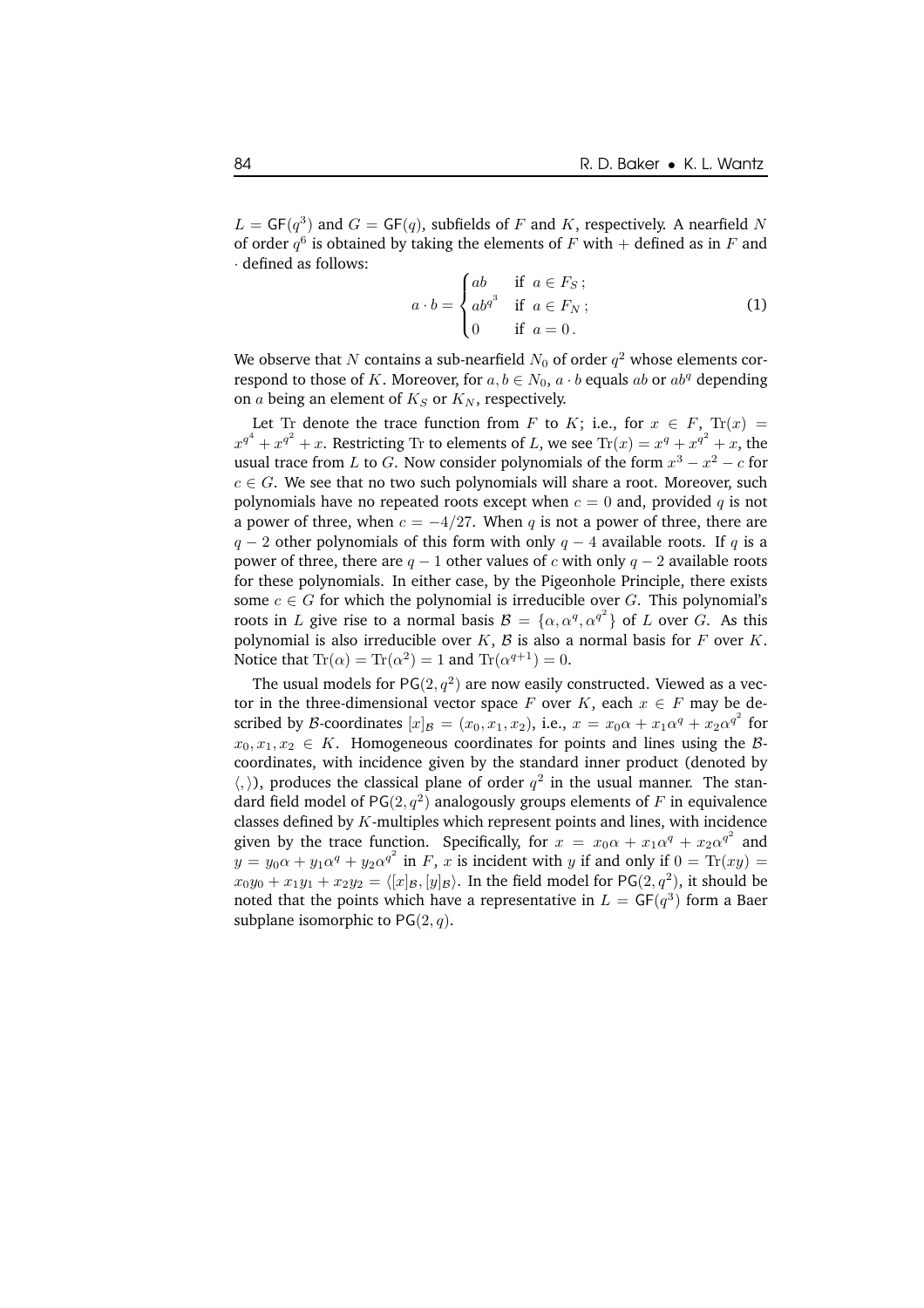#### **2 Nearfield models**

A nearfield model of PG $(2,q^2)$  will be presented first. Recall that the nearfield  $N$ has order  $q^6$  and is a three-dimensional module over  $N_0.$  The one-dimensional submodules of N over  $N_0$  are used to represent the points of PG(2,  $q^2$ ) in this model. Any nonzero element of  $N$  belongs to a unique one-dimensional submodule, so nonzero elements can be used to represent the  $q^4 + q^2 + 1$  points. Moreover, for  $u, v \in N^* = N \setminus \{0\}$ , u and v represent the same point if and only if  $u = c \cdot v$  for some  $c \in N_0^*$ . We denote this equivalence relation on  $N^*$  by  $\sim$ .

As is typically the case in models involving homogeneous coordinates, a canonical representative of each point is useful. Our preference for representing points is to choose an element of  $F<sub>S</sub>$  as this will allow us to establish an isomorphism between the two models of the Desarguesian plane and to establish a correspondence with the model of the Hughes plane. Specifically, for  $\beta$  a primitive element of F, the following proposition shows that  $\beta^{2i}$  for  $i = 0, 1, \ldots, q^4 + q^2$  serve as distinct representatives for the points of PG(2,  $q^2$ ) in the nearfield model.

**Proposition 2.1.** Let  $\beta$  be a primitive element of  $F = \mathsf{GF}(q^6)$  with  $i$  and  $j$  integers. *Then*  $\beta^{2i} \sim \beta^{2j}$  *implies*  $i \equiv j \pmod{q^4 + q^2 + 1}$ .

*Proof.* First note that  $a \cdot v$  is a square in F if and only if  $a \in K_S$  and  $v \in F_S$ . Now if  $\beta^{2i} \sim \beta^{2j}$ , then  $\beta^{2i} = a \cdot \beta^{2j}$  where a is necessarily an element of  $K_S$ . Therefore,  $\beta^{2i} = a\beta^{2j}$  and  $a = \beta^{2(i-j)}$ . Furthermore, as  $\beta^{q^4+q^2+1}$  is primitive in K,  $a = \beta^{(q^4+q^2+1)2k}$  for some integer k. As 2 is relatively prime to  $q^4 + q^2 + 1$ , the result holds.

The lines of PG(2, $q^2$ ) in this model are defined for  $v \in F^*$  as  $\{u \in F :$  $Tr(u \cdot v) = 0$  and incidence of a point with a line is given by inclusion. To see that this incidence is well-defined, suppose  $\text{Tr}(u \cdot v) = 0$  and  $c \in N_0^*$ . Then Tr  $((c \cdot u) \cdot v) =$  Tr  $(c \cdot (u \cdot v))$ , and if  $c \in F_S$  this equals Tr  $(c(u \cdot v)) = c$  Tr $(u \cdot v) = 0$ , and if  $c \in F_N$  this equals  $\text{Tr}\left(c(u \cdot v)^{q^3}\right) = c \text{Tr}(u \cdot v)^q = 0$ . Therefore the incidence relation is independent of the point representative, and we see that a line may be viewed as a collection of one-dimensional submodules. Furthermore, the lines are representable as one-dimensional vector subspaces of  $F$  over  $K$ , since for  $k \in K^*$ , Tr  $(u \cdot (kv))$  equals Tr  $(u(kv)) = k$  Tr $(uv) = k$  Tr $(u \cdot v) = 0$  when  $u \in F_S$  and equals  $\text{Tr}\left(u(kv)^{q^3}\right) = k^q \text{Tr}(uv^{q^3}) = k^q \text{Tr}(u \cdot v) = 0$  when  $u \in F_N$ .

To see that this incidence structure is a projective plane and a model of PG(2, $q^2$ ), we note that using the point-representatives from  $F_S$  as in the above proposition,  $\text{Tr}(\beta^{2i} \cdot v)$  is simply  $\text{Tr}(\beta^{2i} v)$ . Thus a given line represented by  $v$  in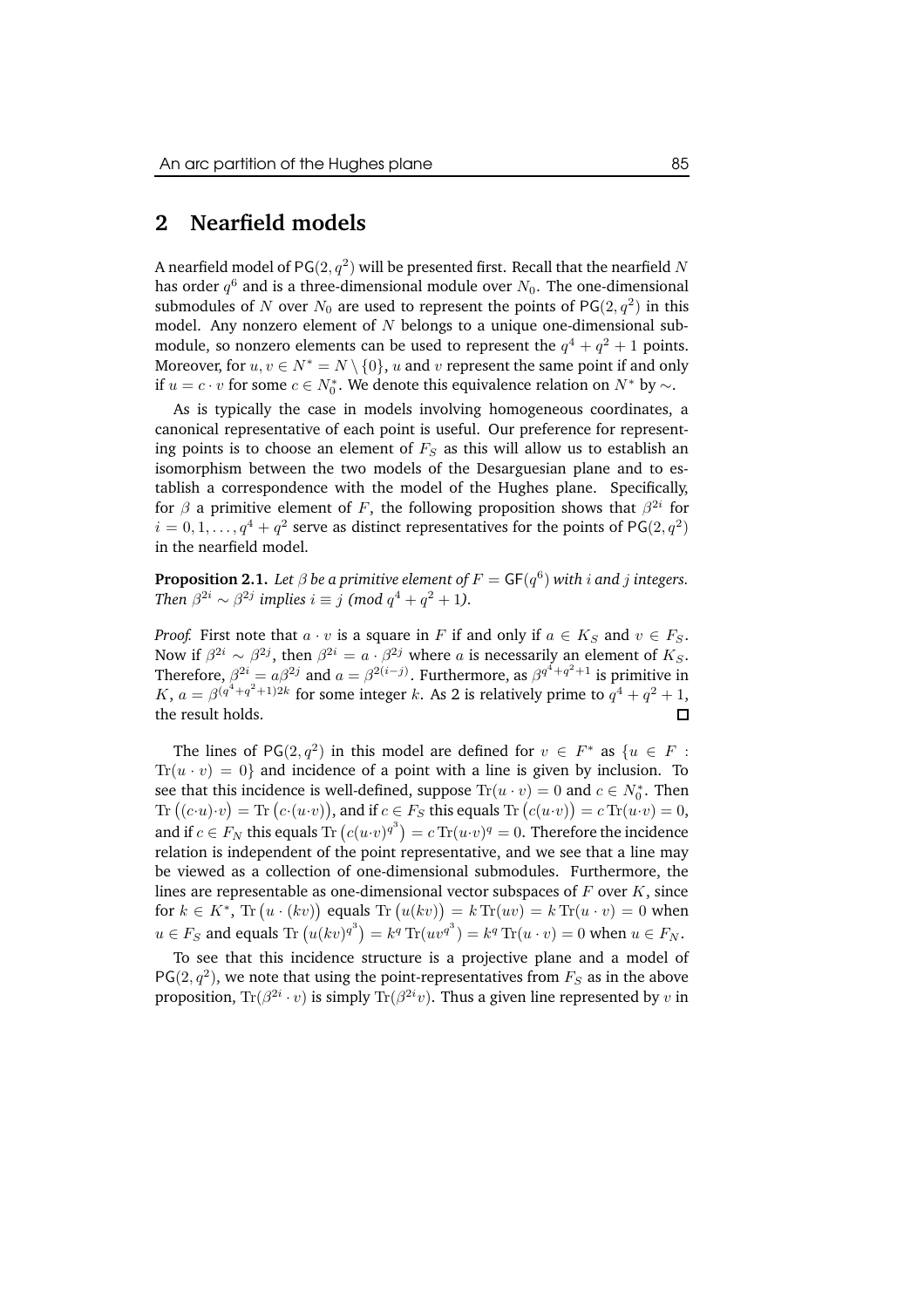this model will be incident with the same square point-representatives as would be the case in the standard field model of  $PG(2, q^2)$ .

In the field model of the desarguesian plane, the identity  $uv = (u\gamma)(\gamma^{-1}v)$ , and hence  $\text{Tr}(uv) = \text{Tr}\left((u\gamma)(\gamma^{-1}v)\right)$ , implies that the mapping  $x \mapsto x\gamma$  on point-coordinates is a collineation whose action on line-coordinates is given by  $y \mapsto \gamma^{-1}y$ . When  $\gamma$  is a primitive element of F, the collineation is a Singer cycle of order  $q^4 + q^2 + 1$ . In the nearfield model, the mapping becomes  $x \mapsto x \cdot \gamma$ on point-representatives and  $y \mapsto \left(\frac{\gamma}{\gamma \cdot \gamma}\right)$  $\big) \cdot y$  for lines using the nearfield inverse of  $\gamma$ . The requisite nearfield identity  $(u \cdot \gamma) \cdot \left( \left( \frac{\gamma}{\gamma \cdot \gamma} \right) \right)$  $(v) \cdot v = u \cdot v$  follows from associativity. Without loss of generality, one may assume that  $\gamma \in F_S$  since  $\gamma$  and  $k\gamma$  induce the same collineation for any  $k \in K^*$ . If  $\gamma \in F_S$ , the action on line coordinates is simply  $y \mapsto \gamma^{-1} y$  as in the usual field model. Moreover in both the usual field model and the nearfield model of  $PG(2,q^2)$  the Frobenius mapping  $x \mapsto x^{q^3}$  on point coordinates and line coordinates is a collineation. These follow from  $\text{Tr}(u^{q^3}v^{q^3}) = \text{Tr}(uv)^{q^3}$  and  $\text{Tr}(u^{q^3} \cdot v^{q^3}) = \text{Tr}(u \cdot v)^{q^3}$ , respectively.

We now present a nearfield model of the Hughes plane which represents points with the same set of squares in F as the model for  $PG(2, q^2)$ . We begin by defining an incidence structure whose points are the one-dimensional submodules of N over  $N_0$  represented by  $\beta^{2i}$  for  $i=0,1,\ldots,q^4+q^2,$  where  $\beta$  is primitive in F. Lines are obtained from the incidence I relation defined below. Recall in the nearfield model of  $PG(2, q^2)$  the incidence requires either  $\text{Tr}(uv) = 0$  or  $\text{Tr}(uv^{q^3}) = 0$  depending on the quadratic character of u. For the Hughes plane model we use the same trace equations, but which equation depends on the coset of  $K_S$  to which a different discriminant belongs. Specifically, for  $u, v \in F$ , let  $\delta(u, v)$  denote the expression  $Tr(uv - uv^{q^3})$ , and let  $\epsilon = \beta^{(q^4+q^2+1)(q+1)/2} \in K = \mathsf{GF}(q^2)$ . Incidence for a point represented by u and a line represented by  $v$  is defined by:

$$
uIv \Longleftrightarrow \begin{cases} \text{Tr}(uv) = 0 & \text{when } \delta(u, v) \in K_S \epsilon \, ; \\ \text{Tr}(uv^{q^3}) = 0 & \text{when } \delta(u, v) \in K_N \epsilon \, ; \\ \text{Tr}(uv) = \text{Tr}(uv^{q^3}) = 0 & \text{when } \delta(u, v) = 0 \, . \end{cases}
$$
 (2)

We note that  $\delta(u, v) = \text{Tr}(uv) - \text{Tr}(uv^{q^3})$ , hence  $\delta(u^{q^3}, v) = -\delta(u, v)^q$  and  $\delta(u^{q^3}, v^{q^3}) = \delta(u, v)^q$ . Therefore,  $\delta(u, v)$ ,  $\delta(u^{q^3}, v)$ ,  $\delta(u^{q^3}, v^{q^3})$ , and  $\delta(u, v^{q^3})$ all have the same quadratic character in K for given  $u, v \in F$ . In terms of B-coordinates, if  $[u]_B = (x_0, x_1, x_2)$  and  $[v]_B = (y_0, y_1, y_2)$ , then  $\delta(u, v)$  $x_0(y_0 - y_0^q) + x_1(y_1 - y_1^q) + x_2(y_2 - y_2^q)$ . This relates directly to the discriminant used by Rosati in modelling the Hughes plane in [7]. In particular, with  $t = \epsilon$  in his notation,  $\delta(u, v)$  is equivalent to Rosati's discriminant multiplied by  $2\epsilon$ .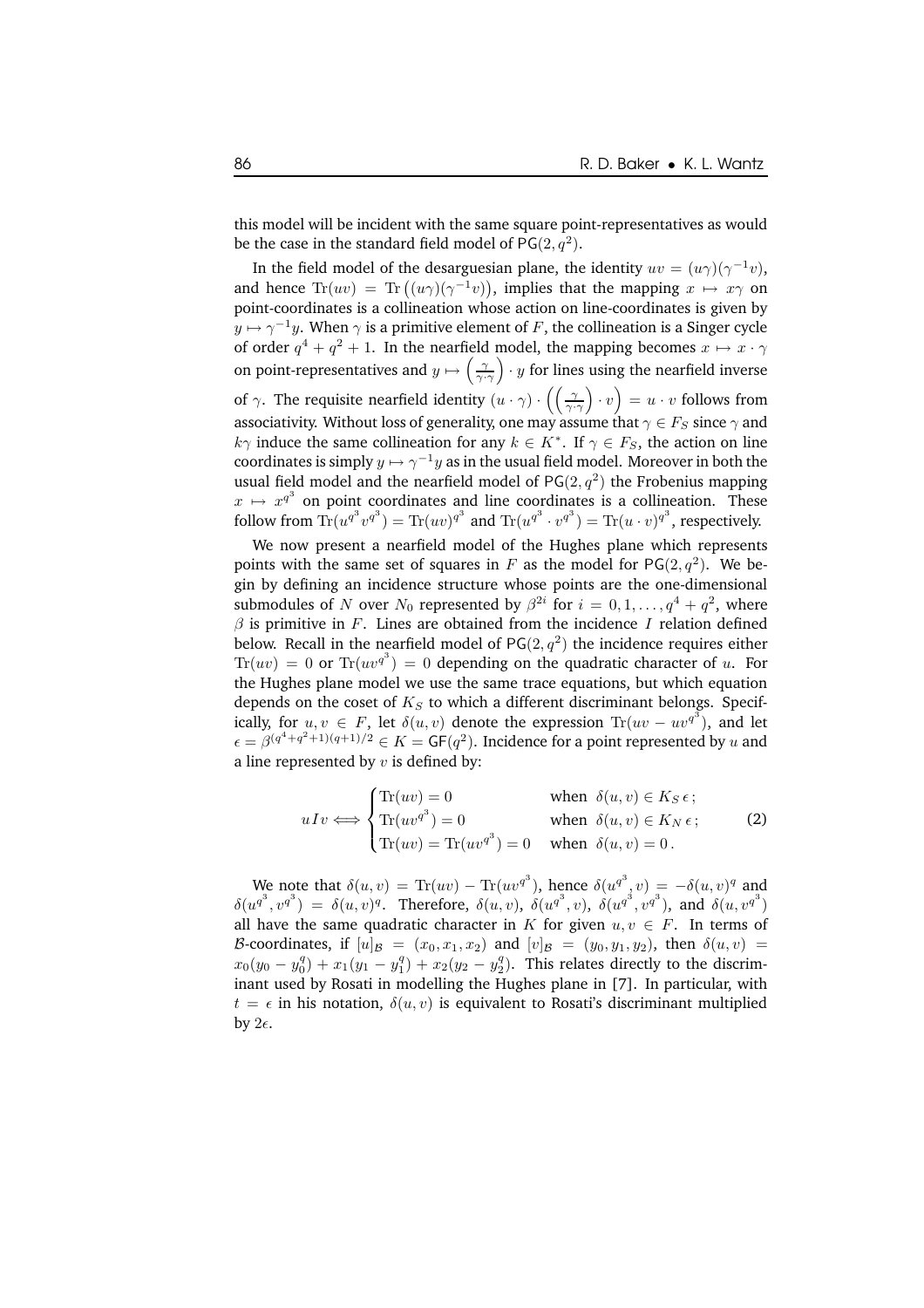To see that  $I$  does not depend on the representative of the point, suppose  $uIv$  and  $c \in K^*$ . First notice that  $\delta(c \cdot u, v) = c\delta(u, v)$  when  $c \in F_S$  (hence  $c \in K_S$ ) and  $\delta(c \cdot u, v) = -c\delta(u, v)^q$  when  $c \in F_N$  (hence  $c \in K_N$ ). Therefore the quadratic character of  $\delta(c \cdot u, v)$  is the same or opposite that of  $\delta(u, v)$  depending on  $c$  being square or nonsquare in  $K$ , respectively. It is straightforward to examine the four cases arising from the choices for the quadratic characters of  $c$  and  $\delta(u, v)$  to determine that  $(c \cdot u)Iv$ . For instance, if  $c \in K_N$  and  $\delta(u, v) \in K_S \epsilon$ , then  $\delta(c \cdot u, v) \in K_N \epsilon$  and  $\text{Tr}\left((c \cdot u)v^{q^3}\right) = c \text{Tr}(u^{q^3}v^{q^3}) = c \text{Tr}(uv)^q$ . Since  $uIv$ means  $\text{Tr}(uv) = 0$  when  $\delta(u, v) \in K_S \epsilon$ , we see  $(c \cdot u)Iv$  as  $\text{Tr}((c \cdot u)v^{q^3}) = 0$ with  $\delta(c \cdot u, v) \in K_N \epsilon$ . One may similarly show that  $uIv$  implies  $uI(c \cdot v)$  by examining these four cases. Thus the representatives of a given line are the nonzero elements of a one-dimensional submodule of N over  $N_0$ . Therefore, as with points, Proposition 2.1 shows that each line may uniquely represented by  $\beta^{2i}$  for some  $i = 0, 1, ..., q^4 + q^2$ .

Although we will later show the correspondence between this nearfield model and the plane contructed by Hughes, we believe the techniques are sufficiently instructive to merit showing that the structure we have created is indeed a projective plane. We first show that each line consists of  $q^2+1$  points. Suppose  $v \in F^*$  represents a line of the structure and consider the  $q^4 - 1$  solutions in  $F^*$  to the equation  $Tr(uv) = 0$  (known to exist in this quantity from the standard field model of PG $(2, q^2)$ ). For each such u, consider the discriminant  $\delta(u, v) = -\operatorname{Tr}(uv^{q^3})$ . If  $\delta(u, v) \in K_S \epsilon$ , then  $uIv$ . If  $\delta(u, v) \in K_N \epsilon$ , then  $u^{q^3}Iv$ . If  $\delta(u, v) = 0$ , then both u and  $u^{q^3}$  are solutions to  $\text{Tr}(uv) = 0$  and both  $uIv$ and  $u^{q^3} I v$ . Therefore, we have shown there exists  $q^4 - 1$  nonzero elements u satisfying  $uIv$ ,  $q^2-1$  each for the  $q^2+1$  points.

To complete the verification that this collection of  $q^4 + q^2 + 1$  points and  $q^4+q^2+1$  lines — with  $q^2+1$  points per line — is a projective plane, it suffices to show that two points determine at least one line. Doing so will require a nearfield version of a cross product. Consider two distinct points with representatives  $u, w \in F^*$ . The following table suggests certain values of  $v$  in  $F$  which are easily shown to satisfy the accompanying trace equations.

$$
v = u^{q^2}w^{q^4} - u^{q^4}w^{q^2}
$$
 implies  $\text{Tr}(uv) = \text{Tr}(wv) = 0$ ;  
\n
$$
v = u^{q^5}w^{q^4} - u^qw^{q^2}
$$
 implies  $\text{Tr}(uv^{q^3}) = \text{Tr}(wv) = 0$ ;  
\n
$$
v = u^{q^2}w^q - u^{q^4}w^{q^5}
$$
 implies  $\text{Tr}(uv) = \text{Tr}(wv^{q^3}) = 0$ ;  
\n
$$
v = u^{q^5}w^q - u^qw^{q^5}
$$
 implies  $\text{Tr}(uv^{q^3}) = \text{Tr}(wv^{q^3}) = 0$ .

In order to determine which of these cases is applicable, let  $v_0 = u^{q^5} w^q$  –  $u^q w^{q^5}$  and compute  $\delta(u, v_0)$  and  $\delta(w, v_0)$ . If  $\delta(u, v_0), \delta(w, v_0) \in K_N \epsilon$ , then  $\text{Tr}(uv_0^{q^3})$  $\binom{q^3}{0}$  = Tr(wv<sub>0</sub><sup>q3</sup>)  $\delta_0^{q^*}$ ) = 0 showing  $uIv_0$  and  $wIv_0$ . If  $\delta(u, v_0), \delta(w, v_0) \in K_S \epsilon$ ,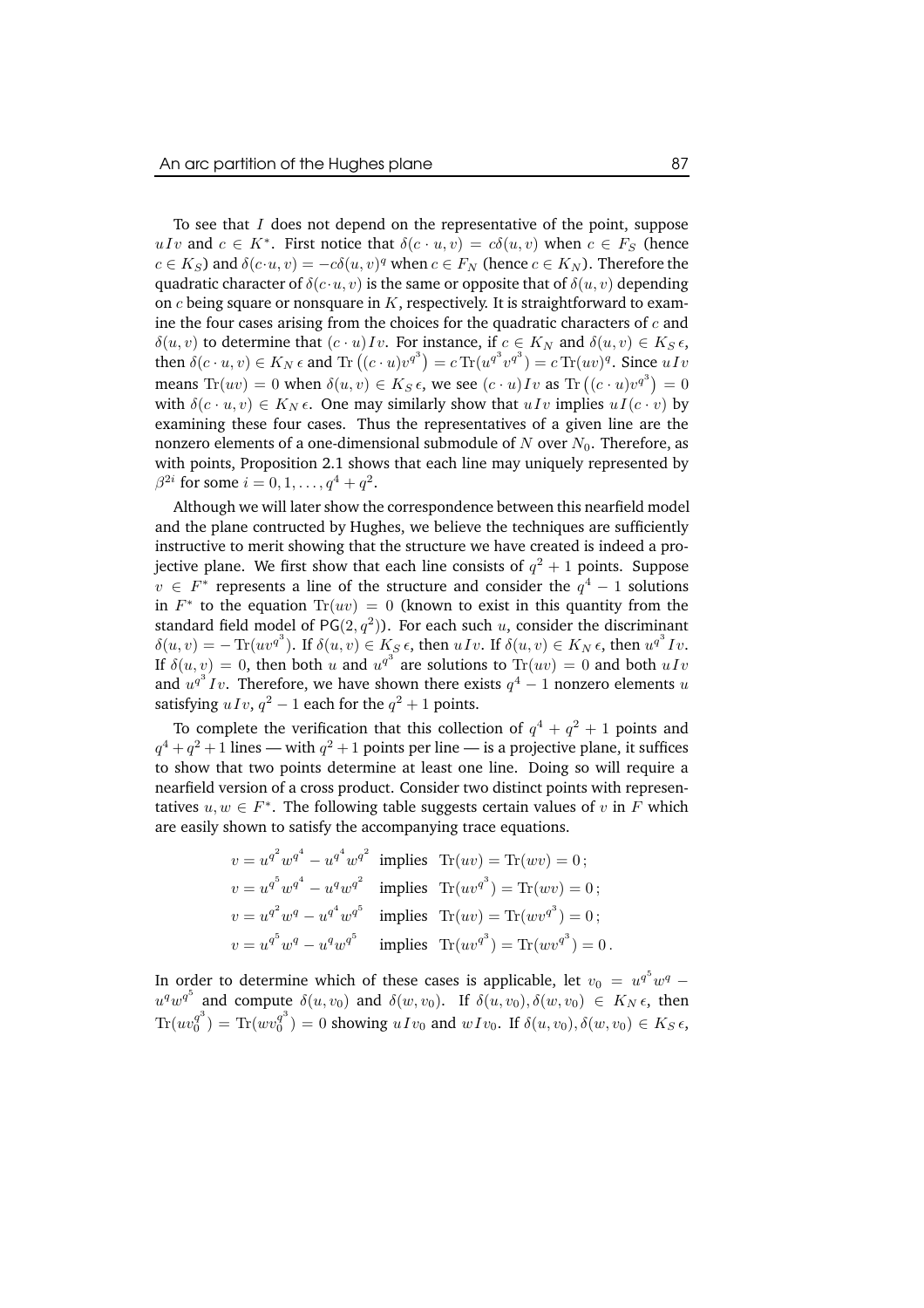let  $v = u^{q^2} w^{q^4} - u^{q^4} w^{q^2}$ . Notice that  $\delta(u, v) = \delta(u, v_0^{q^3})$  $\delta_0^q$ ) =  $-\delta(u, v_0) \in K_S \epsilon$ and  $\delta(w, v) \in K_S \epsilon$ . Moreover,  $Tr(uv) = Tr(wv) = 0$  thereby showing that  $uIv$  and  $wIv$ . For the cases when the quadratic characters of the discriminants are mixed, we highlight the fact that  $uv_0^{q^3} = u^{q^2+1}w^{q^4} - (u^{q^2+1}w^{q^4})^{q^4}$ , hence  $\text{Tr}(uv_0^{q^3})$  $\left( \begin{array}{c} q^3 \ 0 \end{array} \right) \; = \; \text{Tr} \left( u^{q^2+1} w^{q^4} \right)^{q^4} \; = \; 0. \quad \text{Similarly,} \; \text{Tr} \left( w v_0^{q^3} \right)$  $_{0}^{q^{2}}$  ) = 0. Therefore,

$$
\delta(u, v_0) = \text{Tr}(uv_0) = \text{Tr}\left(u^{q^5 + 1}w^q - u^{q+1}w^{q^5}\right)
$$
\n(3)

and similarly for w. Now if  $\delta(u, v_0) \in K_N \epsilon$ ,  $\delta(w, v_0) \in K_S \epsilon$ , let  $v = u^{q^5} w^{q^4}$  –  $u^q w^{q^2}$ . Then,  $\delta(u, v) = \text{Tr}\left(u^{q^5 + 1} w^{q^4} - u^{q + 1} w^{q^2}\right)$ , as  $\text{Tr}(uv^{q^3}) = 0$ , so  $\delta(u, v) =$  $\text{Tr}\left(u^{q+1}w^{q^5}\right)^q - \text{Tr}\left(u^{q^5+1}w^q\right)^{q^5} = \text{Tr}\left(u^{q+1}w^{q^5}\right)^q - \text{Tr}\left(u^{q^5+1}w^q\right)^q = -\delta(u,v_0)^q$ using (3). Therefore,  $\delta(u, v) \in K_N \epsilon$  and  $uIv$ . In same way, one shows that  $\delta(w, v) \in K_S \epsilon$  and wIv. Finally, if  $\delta(u, v_0) \in K_S \epsilon$ ,  $\delta(w, v_0) \in K_N \epsilon$ , let  $v =$  $u^{q^2}w^q - u^{q^4}w^{q^5}$ , noting that it is the  $q^3$  power of the v in the preceding case. In an analgous manner, one finds that the quadratic character of  $\delta(u, v_0)$  and  $\delta(w,v_0)$  is preserved and uses  $\text{Tr}(uv) \,=\, \text{Tr}(w v^{q^3}) \,=\, 0$  to conclude that  $u\,Iv$ and  $wIv$ . Therefore the incidence structure that has just been described is a projective plane of order  $q^2$  which we denote as  $\pi.$ 

Before we establish that  $\pi$  is isomorphic to the plane constructed by Hughes in [5], we need to highlight a collection of collineations that  $\pi$  shares with PG(2,  $q^2$ ). First, the mappings  $x \mapsto x \cdot \gamma$ , for  $\gamma \in L = \mathsf{GF}(q^3)$ , are collineations of  $\pi$  also. The computations to verify this are simplified by the observation that  $\gamma \in F_S$ . Another simplification is that each point of  $\pi$  has a representative that is a square in F, and likewise for points of PG $(2, q^2)$  in the nearfield model since points are the same in these models. Suppose  $uIv$  for  $u \in F_S$ . As the image of u is u $\gamma$  and the image of v is  $\gamma^{-1}v$ ,  $\text{Tr}\left((u\gamma)(\gamma^{-1}v)\right) = \text{Tr}(uv)$ ,  $\text{Tr}\left((u\gamma)(\gamma^{-1}v)^{q^3}\right) = \text{Tr}(uv^{q^3}), \text{ for } \gamma \in L, \text{ and therefore } \delta(u\gamma,\gamma^{-1}v) = \delta(u,v).$ The collection of such mappings forms a cyclic collineation group of order  $q^2 + q + 1$  which is isomorphic to the multiplication in L modulo  $G = GF(q)$ . So  $\sigma: x \mapsto x \cdot \beta^{q^3+1}$  is a generator of this cyclic group. The Frobenius automorphism of  $F$ ,  $x \mapsto x^{q^3}$ , also induces a collineation of  $\pi$ , since the appropriate traces will be remain 0 and the quadratic character of the discriminants will be preserved if  $u$  is replaced with  $u^{q^3}$  and  $v$  with  $v^{q^3}$ .

We now show that  $\pi$  is isomorphic to the Hughes plane. The correspondence of u to  $[u]_B$  yields the required bijection of the points of  $\pi$  to the points of Hughes' plane. For t an element of  $K \setminus G$ , let v denote the element of  $F^*$  for which  $[v]_B = (1, t, 1)$ . Consider the line of  $\pi$  represented by v. To determine if a point of  $\pi$  represented by  $u = x_0 \alpha + x_1 \alpha^q + x_2 \alpha^{q^2}$  for  $x_0, x_1, x_2 \in K$  lies on this line, we first compute  $\delta(u, v) = x_1(t - t^q)$ , noting that  $t - t^q \in K_S \epsilon$ . If  $x_1 \in K_N$ , then  $\delta(u, v) \in K_N \epsilon$  and  $\text{Tr}(uv^{q^3}) = x_0 + x_1t^q + x_2$ , and if  $x_1 \in K_S$ ,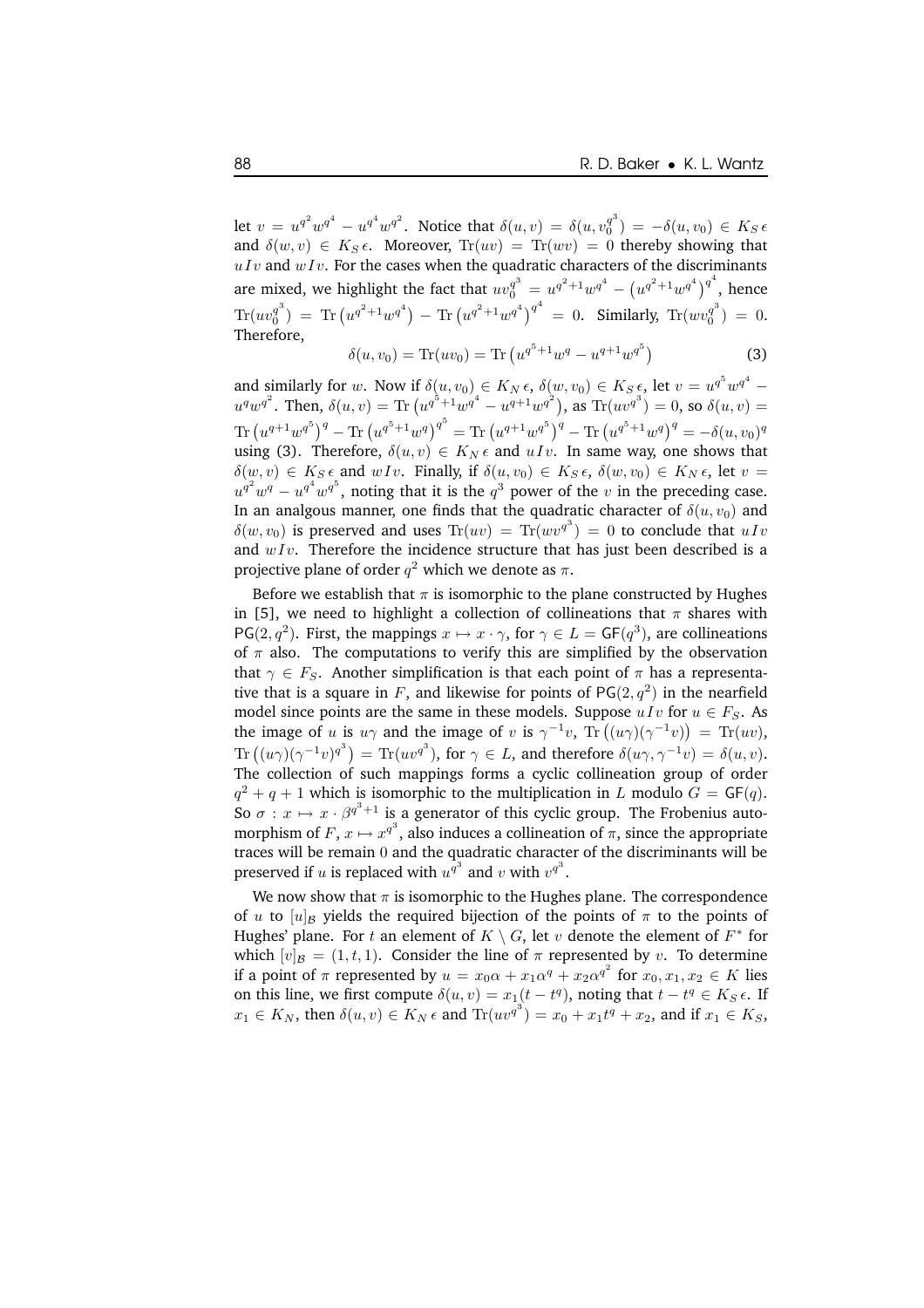then  $Tr(uv) = x_0 + x_1t + x_2$ . Therefore, u I v if and only if  $x_0 + x_1 \cdot t + x_2 = 0$ . Thus the line of  $\pi$  represented by v corresponds to Hughes' line  $L(t) = \{(x_0, x_1, x_2)$ :  $x_0 + x_1 \cdot t + x_2 = 0$  given in [5, 6]. The generator  $\sigma$  of the cyclic group mentioned above fulfills the role of the matrix A used in [5, 6] to obtain the remaining lines in the Hughes plane. We have proved the following.

**Theorem 2.2.** The Hughes plane, denoted by  $\mathcal{H}(q^2)$ , may be modelled in the fol $l$  *lowing manner: Let*  $N$  *be the nearfield of order*  $q^6$  *obtained from*  $\mathsf{GF}(q^6)$  *as in (1). Define points and lines to be one-dimensional submodules of* N *with incidence* given by (2). Moreover  $\{\beta^{2i}: i = 0, 1, \ldots, q^4 + q^2\},$  for  $\beta$  a primitive element of GF(q 6 )*, is a system of distinct representatives of both the points and the lines.*

### **3 An arc partition of the Hughes plane**

In the previous section it was shown that the nearfield models for both PG $(2,q^2)$ and  $\mathcal{H}(q^2)$  use the same collection of points, namely one-dimensional submodules of N over  $N_0$ . Hereafter the reader should assume that references to  $PG(2, q^2)$  are to the nearfield model unless otherwise indicated. It has also been shown that the collineation induced by the Frobenius automorphism  $x \mapsto x^{q^3}$ and a cyclic collineation group of order  $q^2+q+1$  are shared by the planes. A set of points will be called *Frobenius-invariant* if it is left invariant by the Frobenius automorphism.

The following lemma provides the key to constructing arcs, unitals and subplanes in the Hughes plane. A version of this lemma for a different model of the Hughes plane is found in [8] and a coding-theoretic version is found in [2].

**Lemma 3.1.** Let  $S$  be a collection of points shared by  $\mathsf{PG}(2,q^2)$  and  $\mathcal{H}(q^2)$  that *is invariant under the Frobenius mapping*  $x \mapsto x^{q^3}$ *. Suppose*  $v \in F^*$ *. The line represented by*  $v$  *in*  $\mathsf{PG}(2,q^2)$  *meets*  $S$  *<i>in the same number of points as the line represented by*  $v$  *in*  $\mathcal{H}(q^2)$ *.* 

*Proof.* Suppose u is a square representative of a point in S. Then, u lies on v in PG(2,  $q^2$ ) if and only if Tr( $u \cdot v$ ) = Tr( $uv$ ) = 0. Additionally, if  $\delta(u, v) \in K_S \epsilon$ , we see  $uI_v$  in  $\mathcal{H}(q^2)$ . If  $\delta(u,v) \in K_N \epsilon$ , then  $\delta(u^{q^3}, v) = -\delta(u,v)^q$   $\in K_N \epsilon$ and  $\text{Tr}(u^{q^3}v^{q^3}) = \text{Tr}(uv)^q = 0$ . In this case,  $u^{q^3}Iv$ , noting that  $u^{q^3} \in S$ . If  $\delta(u, v) = 0$ , then  $\text{Tr}(uv) = 0$  and  $\text{Tr}(u^{q^3}v) = \text{Tr}(uv^{q^3})^q = 0$ . Hence  $uIv$  and  $u^{q^3}Iv$ . In any event, for each point of S incident with v in PG(2,  $q^2$ ), there is a unique point of S incident with  $v$  in  $\mathcal{H}(q^2)$ .

First, we partition the point representatives of  $\mathcal{H}(q^2)$  in a manner reminsicient of a well-studied Baer subplane partition of the standard field model of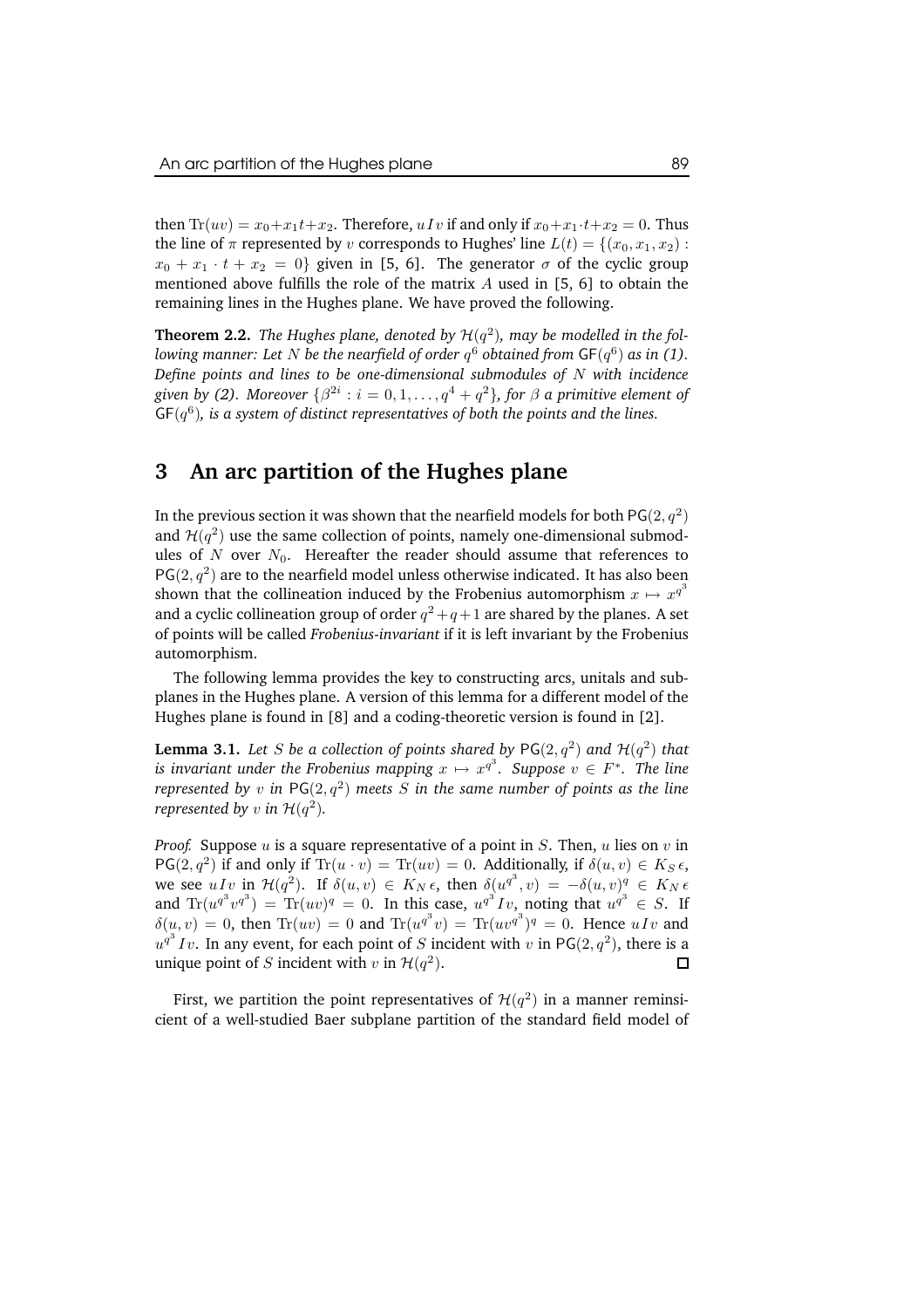PG(2,  $q^2$ ) (see [3] or [1]). Although  $\beta$  is usually used as the generator of the Singer group of order  $q^4 + q^2 + 1$  acting on the points in the field model of PG(2, $q^2$ ),  $\beta^2$  is a generator as well. The advantage of this generator is that  $x \mapsto \beta^2 x$  has the same action on square point-representatives in both the field model and the nearfield model of  $PG(2, q^2)$ . For  $t = 0, 1, ..., q^2 - q$ , define  $S_t = \{\beta^{2(t+(q^2-q+1)i)} : i = 0, 1, ..., q^2 + q\}.$ 

**Proposition 3.2.**  $S_0$  is a Desarguesian Baer subplane of  $\mathcal{H}(q^2)$ .

*Proof.* Consider  $\beta^{2(q^2-q+1)i}$  for some  $i=0,1,\ldots,q^2+q$ . Then,  $\left(\beta^{2(q^2-q+1)i}\right)^{q^3}$ ∼  $\beta^{2(q^2-q+1)k}$  where  $k = -q^4(q+1)i$ , since  $\beta^{2(q^2-q+1)k} = c \cdot \beta^{2q^3(q^2-q+1)i}$  for  $c = \beta^{-2q^3(q^4+q^2+1)i} \in K_S$ . Therefore,  $S_0$  is a Frobenius-invariant set.

It was shown in [3] that  $S = \left\{ \beta^{(q^2-q+1)i} : i = 0, 1, ..., q^2 + q \right\}$  is a Baer subplane of  $PG(2, q^2)$ . We note here that the square elements of S are elements of  $S_0$ . Furthermore, the nonsquare elements of S are ∼-equivalent (using nearfield multiplication by a primitive element of  $K$ ) to a member of  $S_0$ . Therefore,  $S_0$  consists of point-representatives for a Baer subplane of  $\mathsf{PG}(2,q^2)$ using the nearfield model. By Lemma 3.1 we conclude that  $S_0$  represents a Baer subplane in  $\mathcal{H}(q^2)$ . Since the representatives of lines in  $S_0$  are elements of  $L = \mathsf{GF}(q^3)$ , incidence in  $S_0$  is the same as in the subplane of the nearfield model of PG(2, $q^2$ ). Therefore,  $S_0$  is a Desarguesian subplane of  $\mathcal{H}(q^2)$ .  $\Box$ 

If  $t \neq 0$ , then  $S_t$  is not Frobenius-invariant; in fact the image of  $S_t$  under the Frobenius collineation is  $S_{-t}$ . Computational evidence suggests that, when  $t \neq 0$ ,  $S_t$  is not a subplane of  $\mathcal{H}(q^2)$ . Using Lemma 3.1 and the fact that  $S_t \cup S_{-t}$ is a Frobenius-invariant set, we know that lines of  $\mathcal{H}(q^2)$  intersect  $S_t \cup S_{-t}$  in either 2 or  $q + 2$  points when  $t \neq 0$ .

Interestingly, one may partition the point representatives of  $\mathcal{H}(q^2)$  according to another well-known method first seen in the standard field model of PG(2,  $q^2$ ). It is in this way that we obtain a partition of  $\mathcal{H}(q^2)$  into maximal  $(q^2 - q + 1)$ -arcs. For  $t = 0, 1, ..., q^2 + q$ , define  $A_t = \{ \beta^{2(t + (q^2 + q + 1)i}) : i =$  $0, 1, \ldots, q^2 - q$ .

**Proposition 3.3.**  $A_t$  is a maximal  $(q^2 - q + 1)$ -arc in  $\mathcal{H}(q^2)$ , for  $t = 0, 1, ..., q^2 + q$ . *Moreover, the arcs*  $A_t$ ,  $t = 0, 1, ..., q^2 + q$ , partition  $\mathcal{H}(q^2)$ .

*Proof.* First note that a point representative  $\beta^m$  is an element of  $A_t$  if and only if  $m \equiv t \pmod{q^2 + q + 1}$ . Then, since  $2mq^3 \equiv 2m \pmod{q^2 + q + 1}$ , we conclude that  $\beta^{2mq^3}$  and  $\beta^{2m}$  belong to the same set  $A_t$ . Therefore, each  $A_t$  is Frobenius-invariant and again by Lemma 3.1 we conclude that  $A_t$  represents an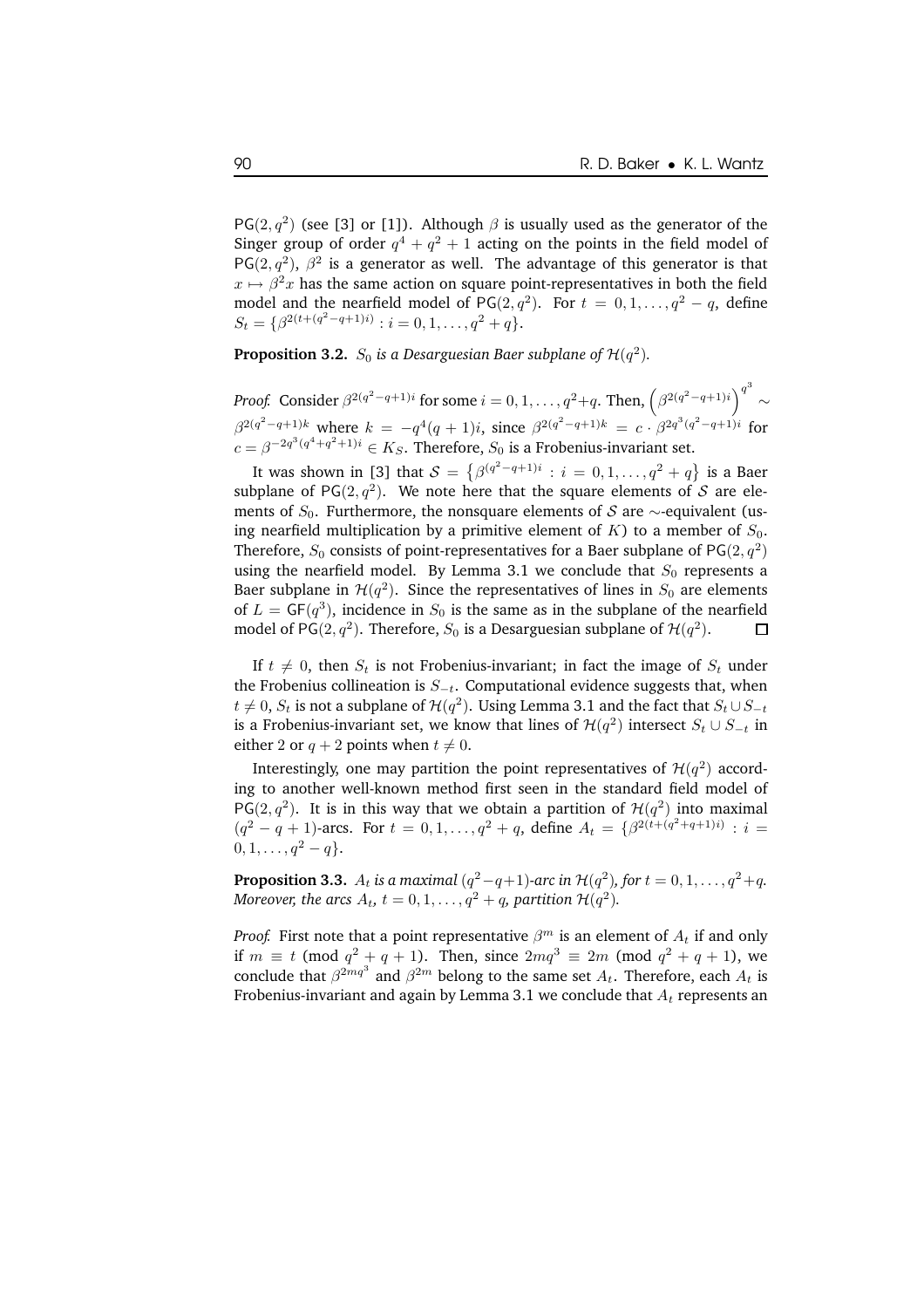arc in  $\mathcal{H}(q^2)$ , for  $t = 0, 1, ..., q^2 + q$ . Moreover, this set of  $q^2 + q + 1$  pairwise disjoint arcs will partition  $\mathcal{H}(q^2)$ .

We now show that each arc is maximal in  $\mathcal{H}(q^2)$ . By way of contradiction, suppose there exists point P in  $\mathcal{H}(q^2)$  not contained in  $A_t$  for which  $A_t \cup \{P\}$ is an arc in  $H(q^2)$ , for some  $t = 0, 1, ..., q^2 + q$ . If  $P^{q^3} = P$  (P is fixed by the Frobenius collineation), then  $A_t \cup \{P\}$  is Frobenius-invariant. By Lemma 3.1,  $A_t \cup \{P\}$  is then a  $(q^2 - q + 2)$ -arc in PG(2,  $q^2$ ). If  $P_q^q \neq P$ , then the image of  $A_t \cup \{P\}$  under the Frobenius collineation,  $A_t \cup \{P^{q^3}\}\$ , is also an arc in  $\mathcal{H}(q^2)$ . Thus, the line  $PP^{q^3}$  meets  $A_t \cup \{P, P^{q^3}\}\$ in at most three points, and no other line of  $\mathcal{H}(q^2)$  can meet this set in more than two points. As  $A_t \cup {}_{3} \{P, P^{q^3}\}\)$  is Frobenius-invariant, it forms a  $(q^2 - q + 3)$ -arc in PG(2, $q^2$ ) if  $PPq^3$  meets the set in fewer than three points. If  $PPq^3$  meets  $A_t \cup \{P, Pq^3\}$  in three points then deleting one of  $P$  or  $P^{q^3}$  yields a  $(q^2-q+2)$ -arc in  $\mathsf{PG}(2,q^2)$ . Either eventuality contradicts the maximality of  $A_t$  in PG $(2,q^2)$ .  $\Box$ 

Using the field model for PG(2,  $q^2$ ),  $U_0 = \{x : \text{Tr}(x^{q^3+1}) = 0\}$  is a classical unital. Using the canonical representatives  $\beta^{2i}$ ,  $\mathcal{U}_0$  is a classical unital in the nearfield model of  $PG(2, q^2)$ . As this set is invariant under the Frobenius automorphism  $x \mapsto x^{q^3}$ , from Lemma 3.1,  $\mathcal{U}_0$  is a unital in  $\mathcal{H}(q^2)$  as well. It can be seen that this unital corresponds to the unital found by Rosati [7] by means of the basis B from Section 1. Let  $\mathcal{U}_i$  denote the image of  $\mathcal{U}_0$  under the collineation  $\sigma^i$  :  $x \mapsto x \cdot \beta^{(q^3+1)i}$ , for  $i = 0, 1, ..., q^2 + q$ . The following result is a straightforward translation of the corresponding facts for  $\mathsf{PG}(2,q^2)$  found in [3] and [4].

**Proposition 3.4.**  $\{U_i : i = 0, 1, \ldots, q^2 + q\}$  *is a collection of*  $q^2 + q + 1$  *unitals in*  $\mathcal{H}(q^2)$  *which pairwise intersect in one of the arcs of*  $\{A_t : t = 0, 1, \ldots, q^2 + q\}$ *and each of which is the union of* q + 1 *of the arcs. Moreover, treating the arcs as "points" and unitals as "lines" with incidence as inclusion yields a model of*  $PG(2, q)$ .

Using the field model for PG(2,  $q^2$ ),  $C_0 = \{x : \text{Tr}(x^2) = 0\}$  is a conic which, when translated via canonical representatives  $\beta^{2i}$ , is also a conic in the nearfield model. As this set is invariant under the Frobenius automorphism  $x \mapsto x^{q^3}$ , from Lemma 3.1,  $C_0$  is an oval in  $\mathcal{H}(q^2)$  as well. The images  $C_i$  of  $C_0$  under the collineations  $\sigma^i$ ,  $i = 0, 1, \ldots, q^2 + q$ , is an orbit of such ovals. In PG(2,  $q^2$ ), the intersections of the  $C_i$ 's with the subplane  $S_0$  form a "projective bundle" of  $S_0$ , i.e., produce an alternate model of  $PG(2, q)$  (see [4]).

**Proposition 3.5.**  $\{\mathcal{C}_i : i = 0, 1, \ldots, q^2 + q\}$  *is a collection of*  $q^2 + q + 1$  *ovals in*  $\mathcal{H}(q^2)$  which each intersect  $S_0$  in one of the conics of a family of conics which are *the "lines" of an alternate model of*  $PG(2, q)$  *on the points of*  $S_0$ *.*